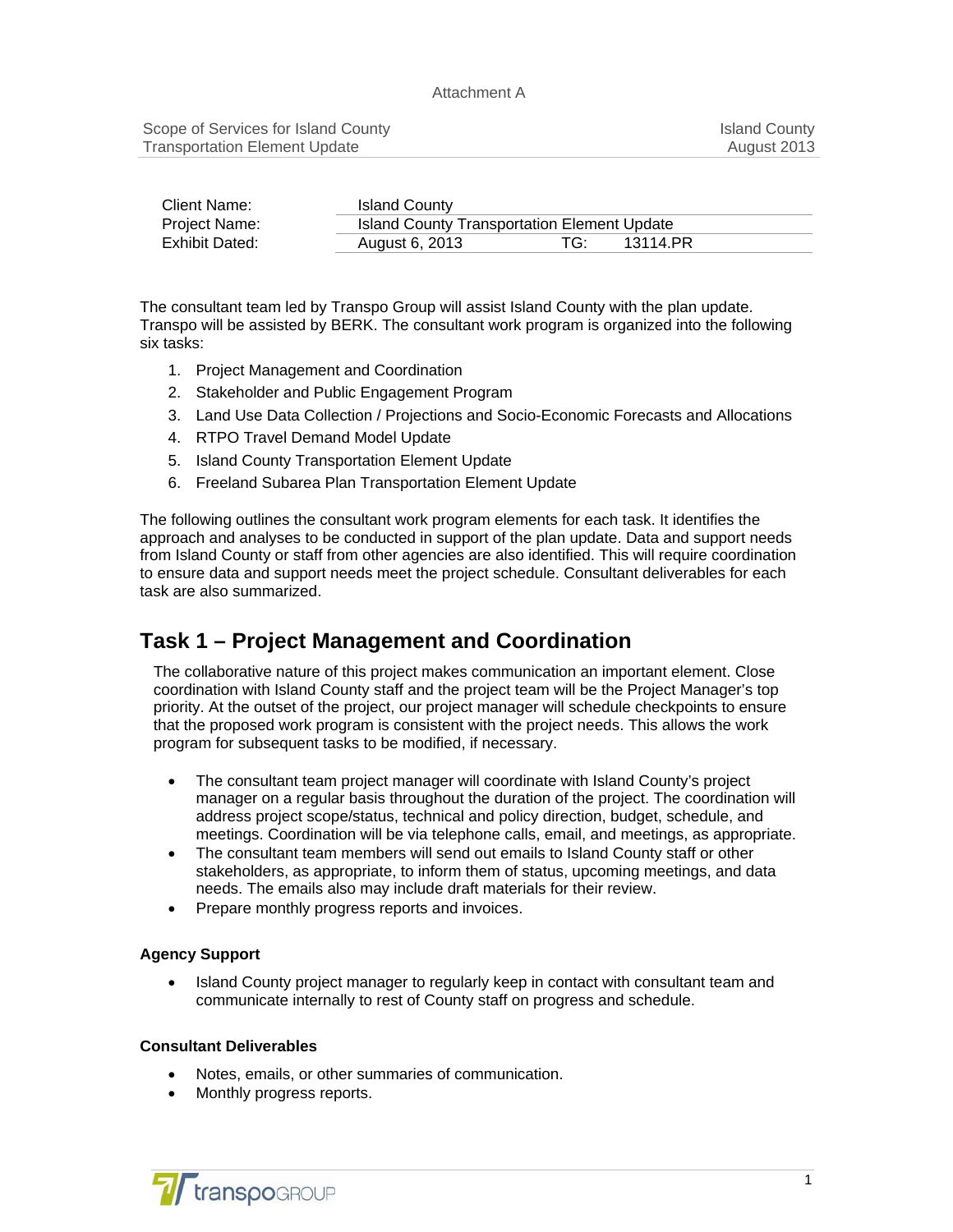# **Task 2 – Stakeholder and Public Engagement Program**

The stakeholder and public engagement program will be used to support the other six tasks. It begins with developing the framework for the process for working with agencies and the general public.

## *Subtask 2A - Public Involvement Plan*

The Consultant team will collaborate with County staff to develop a Public Involvement Plan focused on the Island County Transportation Element Update that dovetails with and expands upon the Island County 2016 Comprehensive Plan Update Public Participation Plan and Preliminary Schedule. It will address the Countywide Transportation Plan and the focused plan for Freeland.

- The Consultant's approach will identify the information needs of the planning process, and design an outreach and engagement plan that includes recommendations on the type and frequency of outreach.
- The Public Involvement Plan will include all stakeholders including agencies, Project Advisory Committee, Planning Commission, and Board of County Commissioners. In addition to the who, what, and where of the proposed meetings and other engagements, the plan will include community engagement objectives (what Island County and planning partners hope to achieve), information needs (what Island County and planning partners hope to learn), and implementation strategies.
- The Plan will address applicable federal requirements.

# *Subtask 2B - Agency Coordination*

A key part of a successful Transportation Element is understanding the relationship of how the County's plan is consistent with the Transportation Plans of other agencies. Local agencies that will be important for Island County to coordinate with include the Town of Coupeville, Cities of Oak Harbor and Langley, Snohomish County, the Skagit County Council of Governments (SCOG), WSDOT, Tribes, and the Naval Air Station Whidbey Island. The Consultant team will coordinate closely with each agency to assure proper data for input to the travel demand model and in review of policies and recommend improvements. It will be important to create a list of supporting documents, resources, and data during the interview process with Agencies.

## **Project Advisory Committee**

Given the technical nature of elements of the land use/growth forecasting, travel demand model updates, and the Island County Transportation Element, the Consultant team will work through a Project Advisory Committee (PAC). The PAC will provide a framework for confirming assumptions and methodologies, providing input on alternatives, and reviewing results throughout the study process. Members for the PAC will be identified and assembled by County staff. The Consultant will advise on whether additional members need to be added such as certain agencies or stakeholders such as particular representatives from the Freeland area.

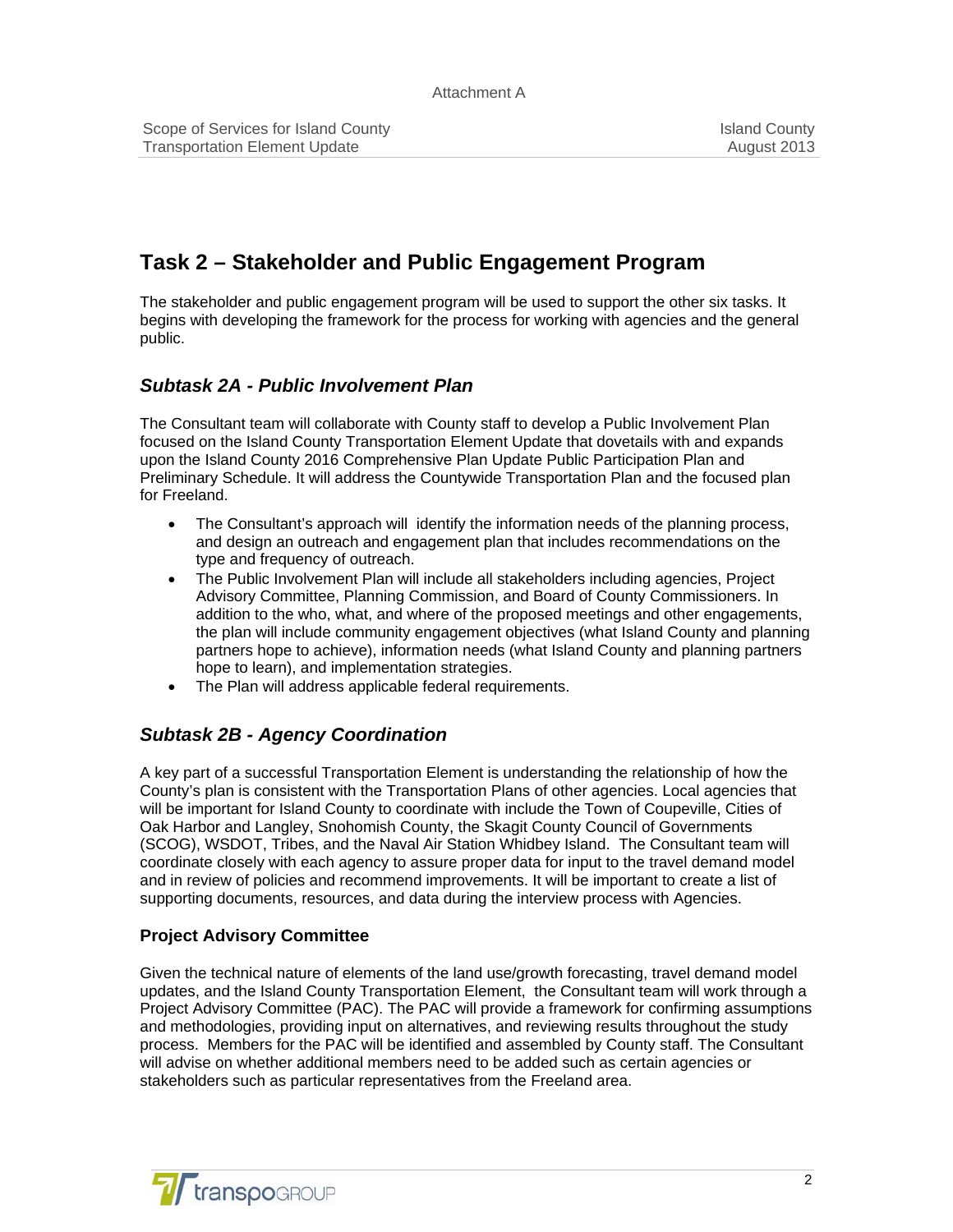| Scope of Services for Island County  | <b>Island County</b> |
|--------------------------------------|----------------------|
| <b>Transportation Element Update</b> | August 2013          |

Five facilitated workshops with interested parties are identified below, with two additional countyspecific workshops with Island County and jurisdictions and SCOG agencies. The Consultant team will also work through the established Project Advisory Committee (PAC) to review methodologies, assumptions, and recommendations.

## **PAC Workshops**

### *Workshop #1: Kick-off*

- Review previous plans.
- Plans underway.
- Define the project objectives.
- Review population and employment forecast methodology.
- Discuss subarea geographies.
- Discuss data needs.

#### *Workshop #2: Population and Employment Alternatives Evaluation*

- Review three proposed population and employment growth alternatives for Island County and Skagit County (through the SCOG forum). See Task 3 for geographic range.
	- o Separate follow up individual workshops on technical allocations with Island County and cities/towns/unincorporated UGA representatives (2 meetings). This could be accomplished in conjunction with Island County's Regional Growth Trends and Allocations process in Fall 2013.
	- o Separate follow up meetings with SCOG and member agencies (2 meetings). The meetings could include review and comment on the preliminary land use projections and allocations; the second meeting could represent a follow up discussion, or could involve a presentation to elected officials in Skagit County.
- Input on range of preferred population and employment growth strategies.

#### *Workshop #3: Traffic Forecasts and Evaluation*

- Present preferred population and employment growth scenario.
- Present future baseline traffic forecasts and identify multimodal transportation system strategies.

#### *Workshop #4: Preliminary Draft Island County Transportation Element and Freeland Subarea Transportation Element*

- Review goals and policies.
- Review project priorities.
- Review financing strategies.
- Review concurrency program.

### *Workshop #5: Draft Island County Transportation Element and Freeland Subarea Transportation Element*

• Review draft documents.

Depending on the needs of the project and available resources, meetings may be scheduled back to back with two groups, **one** for the Island County Transportation Element update, and another for the SCOG update. For example, the Consultant team will present and discuss the results of Task 3 (Population and Employment Data collection/projections and socio-economic forecasts

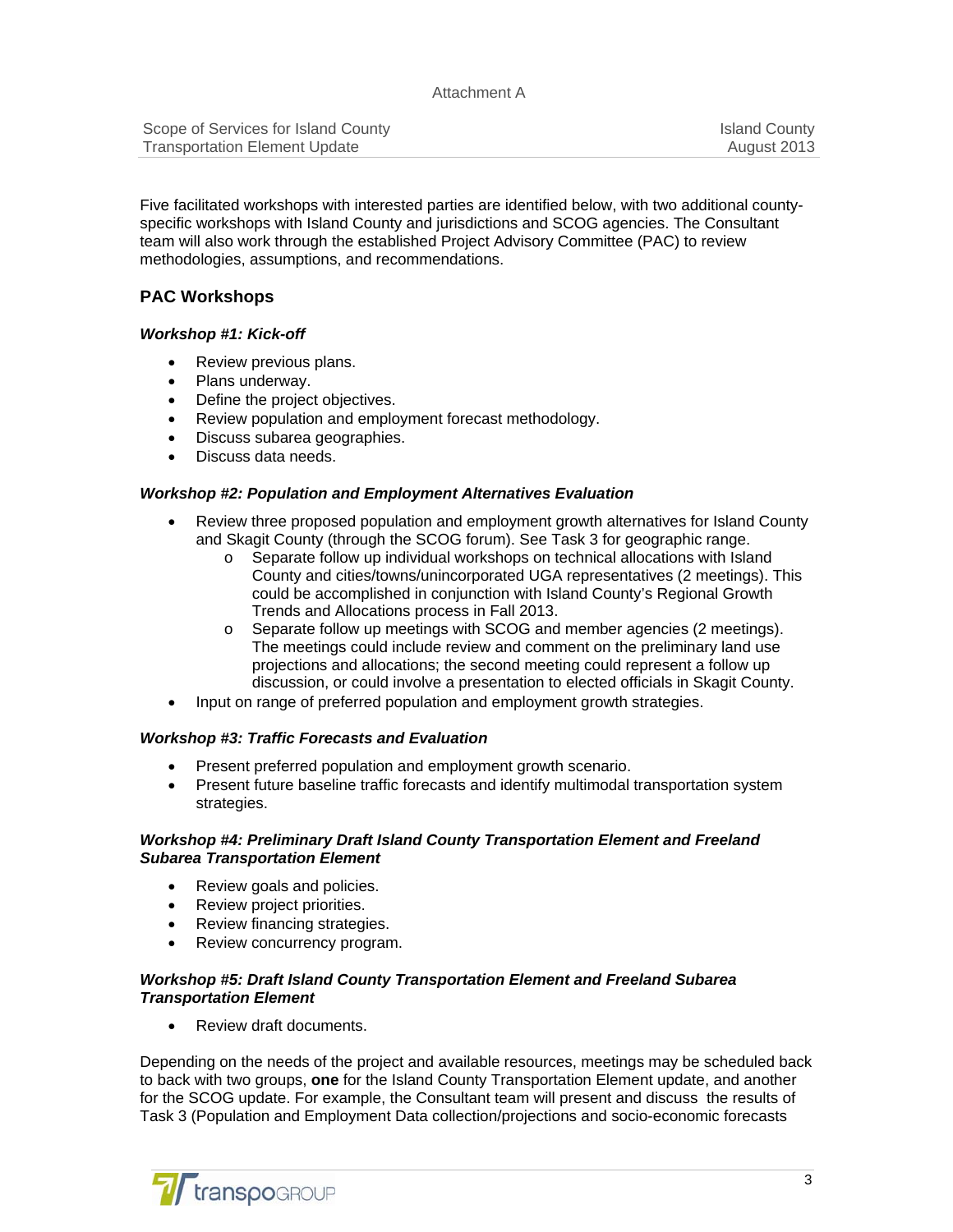| Scope of Services for Island County | <b>Island County</b> |
|-------------------------------------|----------------------|
| Transportation Element Update       | August 2013          |

and allocations) with Island County and Skagit County. Meetings could be scheduled on the same day in both locations.

## *Subtask 2C - Public Outreach*

The Public Involvement Plan will identify methods of public outreach including broad methods regarding web activities survey options. The consultant team will provide information to Island County on an ongoing basis for inclusion on the existing website rather than creating a new website. The Consultant team will also work with Island County staff to draft a short targeted survey (or surveys) using Survey Monkey in an effort to get broader input. This could be timed to coincide with the open houses described below.

The Consultant will facilitate three rounds of public workshops. The first set of workshops will include three countywide open houses and one open house focused in Freeland early in the plan preparation phase. A second round of public workshops will consist of two meetings – one Countywide and one in Freeland to discuss early results and land use/transportation tradeoffs. The third set of public workshops will include two public meetings –one Countywide and one in Freeland – at the time of a draft plan proposal. For the three rounds of public workshops, there is flexibility to include countywide topics in the Freeland public meetings.

The County will be responsible for legislative meetings to the Planning Commission and Board of County Commissioners; however, it is possible the workshops could be held in conjunction with legislative meetings (e.g. before a legislative meeting or sponsored by the Planning Commission. Also, PAC and Open House materials could be purposed as needed for legislative meetings.

### **Agency Support**

- Identify stakeholders to develop the Project Advisory Committee (PAC).
- Arrange for PAC and public meetings.
- Arrange the open house meeting location and logistics.
- Host project website on Island County website.

### **Consultant Deliverables**

- Public Involvement Plan.
- Stakeholder list.
- Survey questionnaire and results.
- List of supporting documents, data, and resources, including population forecast, corridor intersection analysis technical memo.
- Agency meeting agendas, packets, and summaries.
- PAC meeting agendas, packets and summaries.
- Public meeting presentation materials.
- Summaries of public comments and processes.
- Assist County in developing project website.

# **Task 3 – Population and Employment Projections and Socio-Economic Forecasts and Allocations**

The Transportation Element must be coordinated with land use plans and growth projections of Island County, Skagit County, their cities and towns, and the Skagit/Island Regional

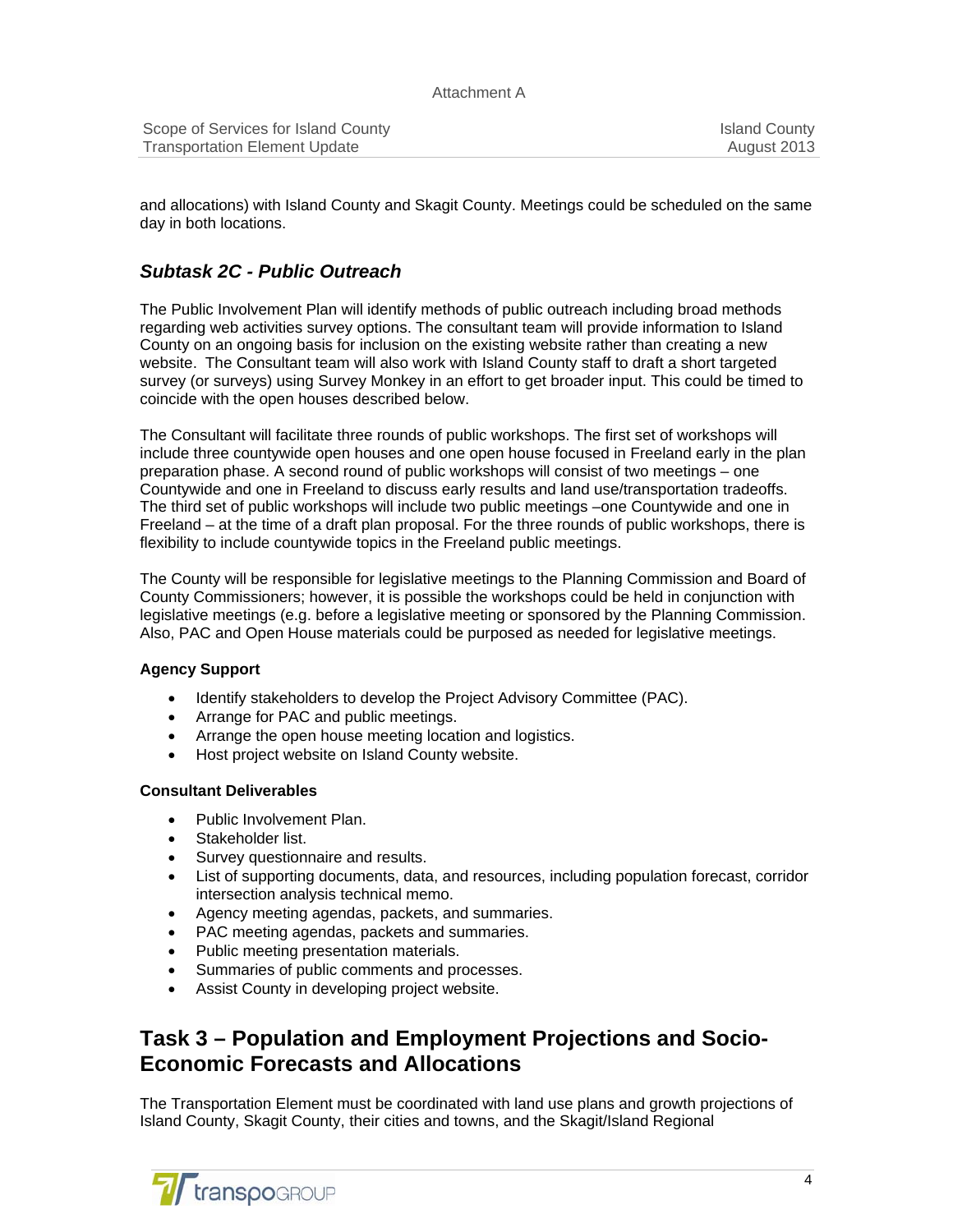| Scope of Services for Island County  | Island County |
|--------------------------------------|---------------|
| <b>Transportation Element Update</b> | August 2013   |

Transportation Planning Organization Under the Growth Management Act, the essential analysis revolves around the population forecasts and allocations which are ultimately the responsibility of the counties in consultation with the cities. Island County has begun consultation with cities and towns on growth allocations through a review of countywide planning policies. Skagit County and cities have in the past coordinated their allocations through the Skagit Council of Governments (SCOG). As part of the Island County Transportation Element update, the regional population and employment forecasts for both counties will be developed and allocated in a technical manner to sub-regional areas (e.g. north, central, south Whidbey Island and Camano Island; Skagit County and subareas to be defined), cities and towns, urban growth areas (UGAs), rural areas, and transportation analysis zones (TAZs).

The focus will be a "technical allocation" based on scenarios of population and employment growth approved in concept for traffic forecast and alternatives evaluation in Task 5. The respective counties, and their cities and towns through the RTPO, will use the technical allocations and transportation analysis to develop "policy based" allocations with their respective cities (reflecting any local policy choices that deviate from a technical scenario based allocation), and if ready during the project period, can form a preferred alternative growth forecast and allocation. These will begin with an update of existing population, housing, and employment data. BERK will lead the following tasks to help develop socio-economic forecasts:

## *Subtask 3A - Base Year Population and Employment*

As a starting point for the growth allocation and projections, the Consultant will document existing household, population, and employment data for the Skagit-Island County region. The data will be assembled with assistance from County assessor's offices and planning staff, using data from the Washington State Employment Security Department (ESD), Office of Financial Management (OFM), and US Census. The data will be grouped by subregions, cities/towns, UGAs, rural areas, and TAZs for use in updating the regional travel demand model.

## *Subtask 3B - Population Forecast and Allocations*

The Consultant team will review available population forecast ranges developed by Island County and Skagit County through prior or ongoing efforts (e.g. Skagit 2060, Island County Comprehensive Plan Update). The Consultant team will review each County's efforts to evaluate recent 2012 State Office of Financial Management (OFM) medium population projections and low and high projections (which may be a tighter range than OFM's low and high projections). The Consultant will provide recommendations, if any, on the Countywide forecasts or ranges. The Consultant will use population forecasts to estimate households using household size and vacancy rate assumptions. The Consultant will also link population forecasts to employment forecasts (see detailed methods further below),

As Island and Skagit Counties have made efforts towards countywide population forecast reviews, the Consultant will focus efforts on subarea allocations and eventually TAZ forecasts. .

The Consultant will develop population, dwelling unit and household growth scenarios and propose technical allocations to sub-regions, cities/towns, UGAs, and TAZs using a forecast and allocation model. In addition to providing the numeric forecasts, the scenarios will be described qualitatively in terms of socioeconomic trends, projected changes in conditions, and the likelihood those conditions would occur. Development of new projections and allocations will consider:

• Consistency with past population growth trends.

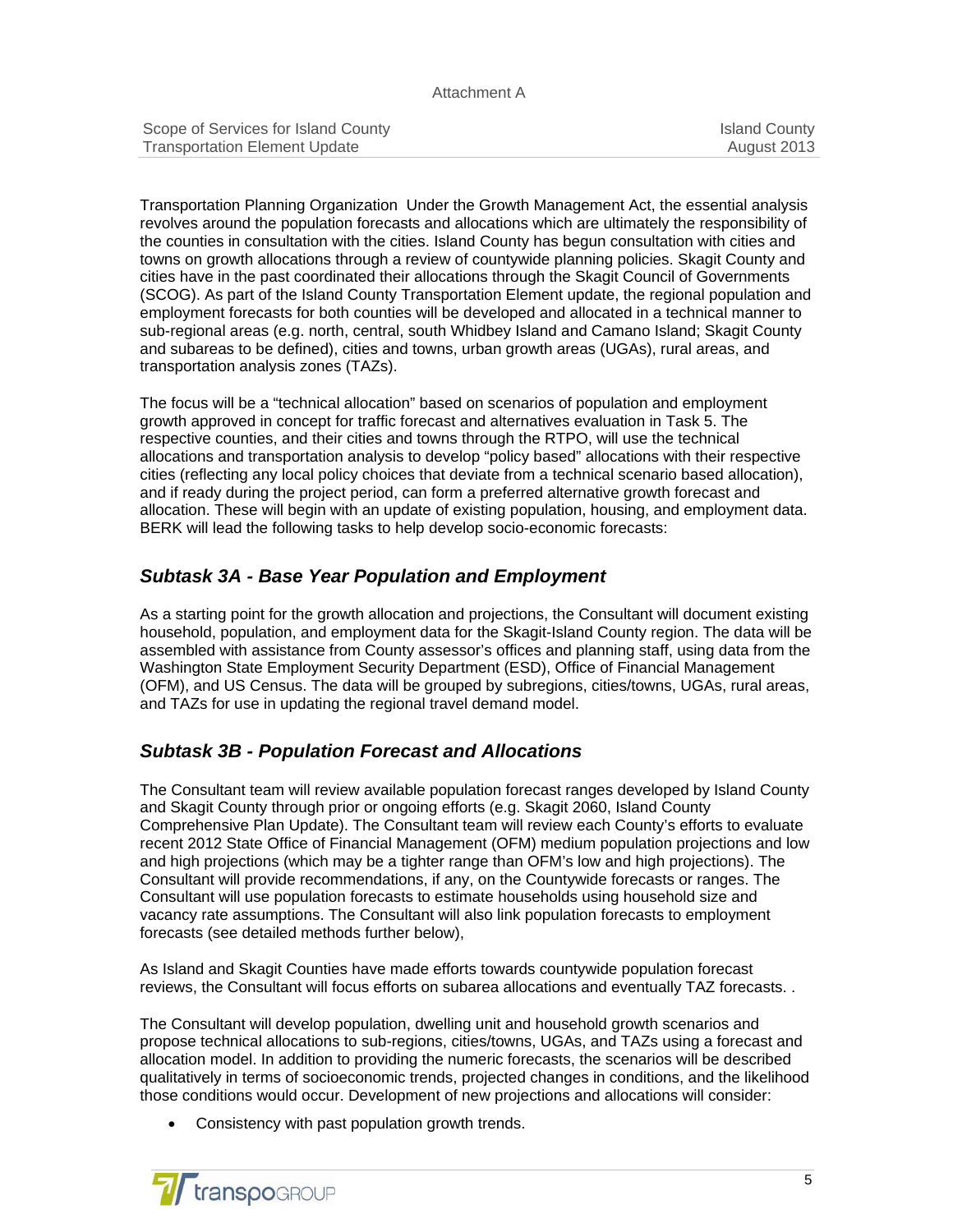- OFM population estimates and projections.
- **Employment trends and projections.**
- Social, economic and demographic factors and trends.
- Land capacity and other land-based constraints.

The Consultant's steps will include:

- 1. Review data, including Census data and OFM population estimates and projections.
- 2. Develop baseline and population trendline, including historic population estimates for UGAs and other study areas and historic growth rates.
- 3. Coordinate with RTPO, counties, cities/towns, and other jurisdictions to ensure consistent planning. Define the forecast year for Transportation Element and M/RTP.
- 4. Utilize the OFM medium population projection as the county-wide baseline projection for the planning period. Develop low and high county-wide population projections for the planning period. Develop dwelling unit and household projections linked to the population projections.
- 5. Develop low, medium and high technical allocations of population, dwelling units and households to sub-regions, cities/towns, UGAs, and rural areas. Prepare documents setting forth and explaining the technical allocations.
- 6. Develop low, medium and high technical allocations of population, dwelling units, and households to TAZs. Depending on specifications for the transportation model, household attributes such as income and household size can be incorporated into the TAZ summaries. The Consultant will prepare documents setting forth and explaining the technical allocations. A range of allocations can be tested in the draft transportation plan.
- 7. The RTPO and counties will work with their respective cities and towns to develop final policy-based growth allocations to cities and UGAs. The policy-based allocation will be evaluated in Task 5.

# *Subtask 3C - Employment Forecasts and Allocations*

The Consultant will review current state employment projections as well as employment forecasts prepared for Envision Skagit 2060 and other planning efforts in Island and Skagit counties.

The Consultant will develop employment growth scenarios and propose technical allocations to cities, UGAs, and transportation analysis zones using a forecast and allocation model. In addition to providing the numeric forecasts, the scenarios will be described qualitatively in terms of socioeconomic trends, projected changes in conditions, and the likelihood those conditions would occur. The projections and allocations will consider:

- Consistency with past employment growth trends.
- Employment Security Department estimates and projections of employment .
- Trends in the relationship between employment and population, as indicated by laborforce participation rates and population to employment ratios.
- Other market factors that could significantly alter employment trends in the region.
- External factors affecting the forecasts of Island and Skagit counties.
- Land capacity and other land-based constraints.

The Consultant's steps will include:

1. Review and summarize historic and current data and economic conditions.

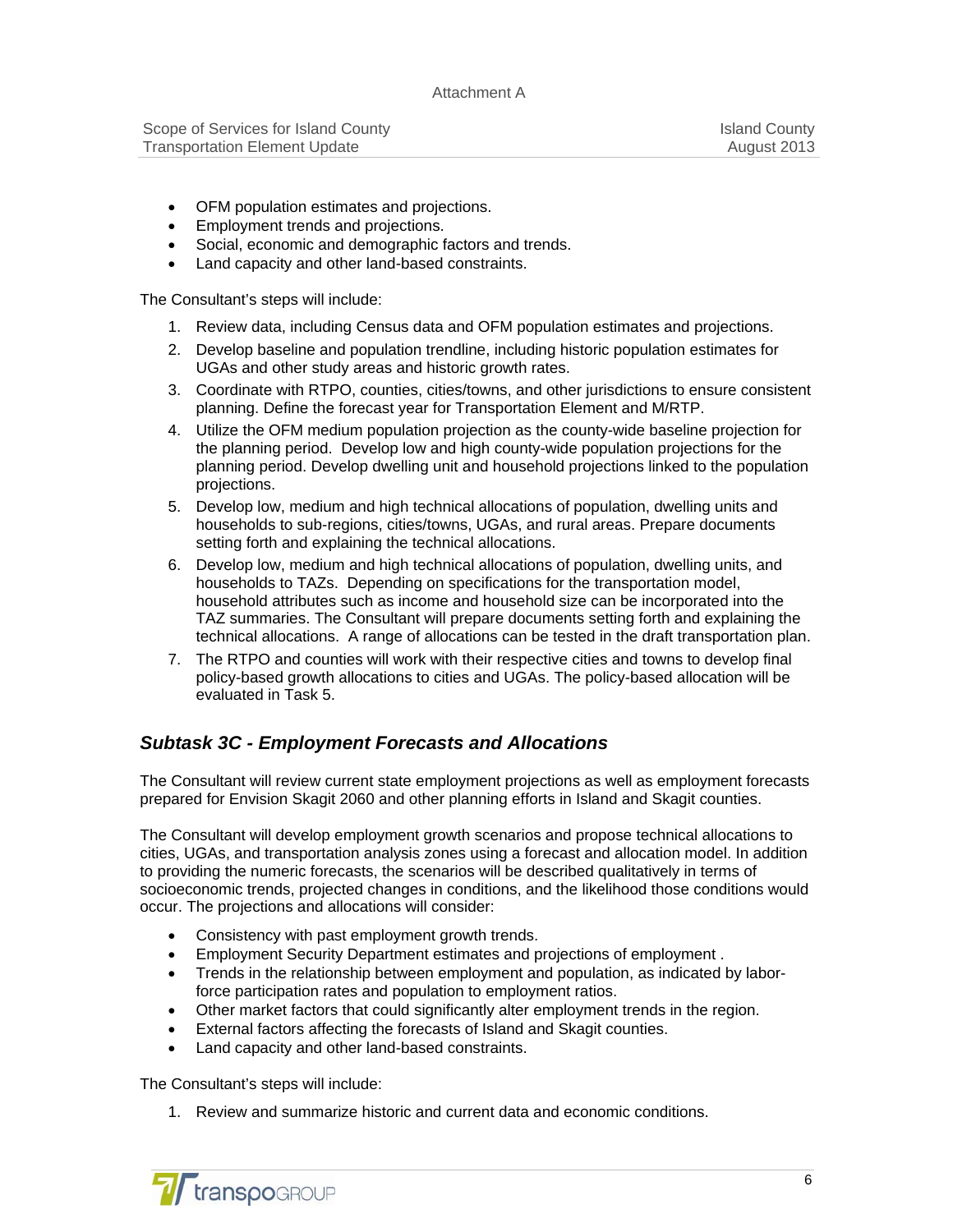| Scope of Services for Island County  | <b>Island County</b> |
|--------------------------------------|----------------------|
| <b>Transportation Element Update</b> | August 2013          |

- 2. Develop baseline data, including historic employment estimates for cities, UGAs and other study areas and historic growth rates.
- 3. Consult with other agencies and jurisdictions and review local economic development goals provided by local jurisdictions to ensure coordinated and consistent planning. Define the forecast year for Transportation Element and M/RTP.
- 4. Develop low, medium and high county-wide employment projections for the planning period.
- 5. Develop low, medium and high technical allocations of employment to sub-regions, cities/towns, UGAs, and rural areas. Prepare documents setting forth and explaining the technical allocations.
- 6. Develop low, medium and high technical allocations of employment to TAZs. Depending on specifications for the transportation model, splits by industry type can be incorporated into the TAZ allocations. Prepare documents setting forth and explaining the technical allocations. A range of allocations can be tested in the draft transportation plan.
- 7. The RTPO and counties will work with their respective cities and towns to develop final policy-based growth allocations to cities and UGAs. The policy-based allocation can be tested in the preferred transportation plan.

### **Agency Support**

- SCOG and Island County will work with its member agencies to provide the consultant with available land use related data and information. This data and information will include, but is not limited to the following: GIS data (land capacity and land use constraints), aerial photos, county assessor data, employment data (Employment Security Department), etc.
- SCOG and Island County will review and provide comments on the preliminary growth allocation.

### **Consultant Deliverables**

- Technical Memo: Updated base year land use data by subregions, cities/towns, UGAs, rural areas, and TAZ for regional model.
- Technical memo: Technical allocations of population, household and employment data at subregions, cities/towns, UGAs, rural areas, and TAZ level in low, medium and high scenarios. The memo will include a fact sheet describing each growth scenario and factors that affect how likely each scenario is to occur.
- Supporting documentation for the technical allocations.
- Electronic files in MS Word and Excel, ArcGIS, and PDF formats will be provided.

# **Task 4 - RTPO Travel Demand Model Update**

The existing Skagit Council of Governments (SCOG) travel demand model was updated in 2009/2010. It has a base year of 2008 and a forecast year of 2035. The model covers the entire RTPO region including Island and Skagit Counties. The model will be updated to a current base year and will reflect the selected horizon year for the updated growth and socioeconomic data from Task 3. This will provide consistency between the Land Use and Transportation Elements of the Island County Comprehensive Plan. In addition to updating the model growth and land use inputs, we will review and adjust model parameters to re-calibrate and validate the model at the region-wide level and by each subarea -- Whidbey Island, Camano Island and Skagit County. This effort will also include updating procedures to make the model easier and more efficient to

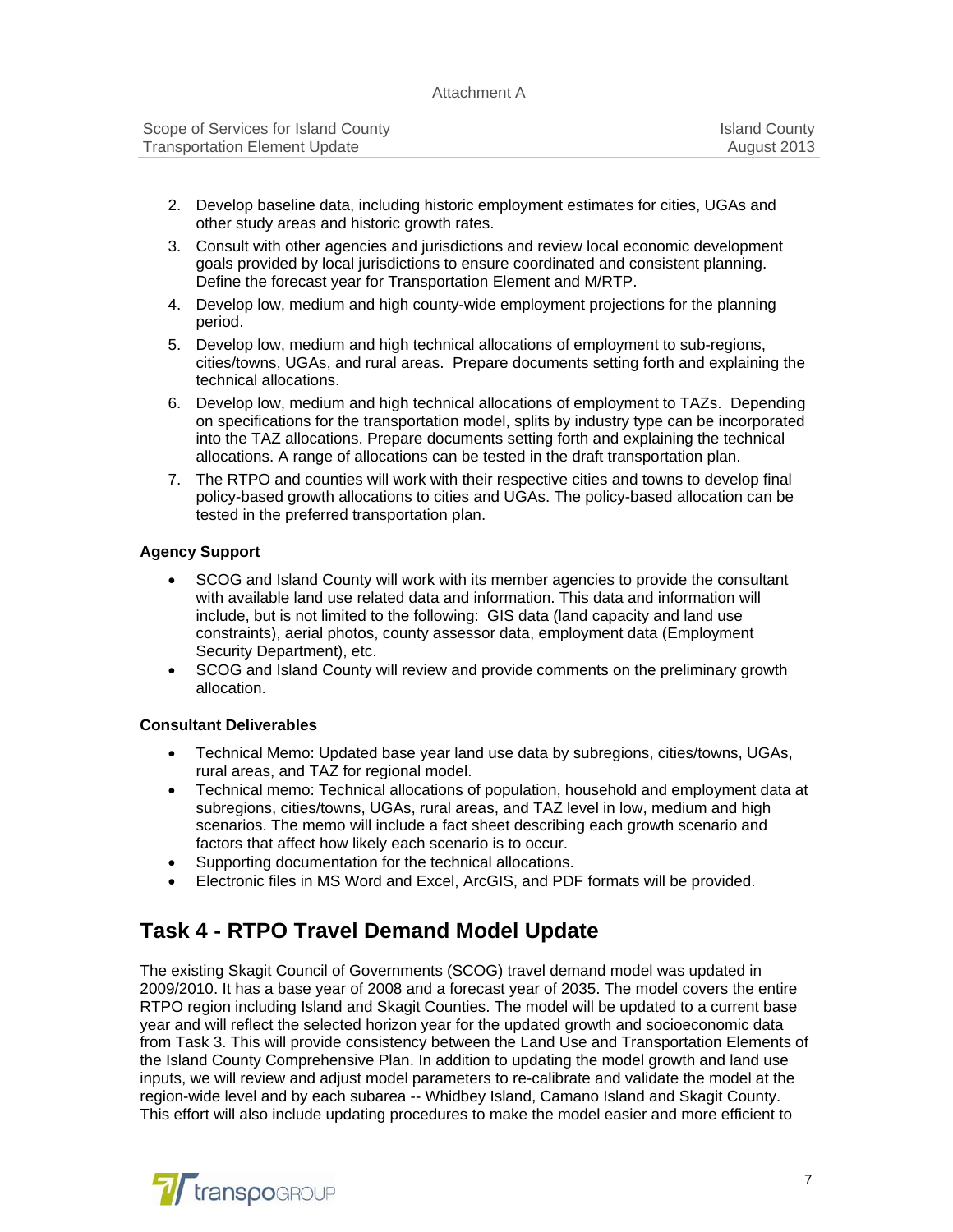| Scope of Services for Island County  | <b>Island County</b> |
|--------------------------------------|----------------------|
| <b>Transportation Element Update</b> | August 2013          |

run. Transpo will work with SCOG to determine how the various sub-region models and external zones will be integrated to better fit the needs of model stakeholders.

## *Subtask 4A - Base Year Model*

The base year model will be reviewed and updated to 2012/2013 to support re-calibration and validation of the model for planning studies. The base year model update will focus on three elements - model network, land use/travel demands, and calibration/validation.

The initial task will include reviewing the existing model network coding to confirm consistency with the prior model documentation. Working through the PAC and local agencies we will identify any changes to the freeway, arterials and collector road system. The changes will be documented and incorporated into the model. The intersection delay methodology will also be updated as part of this task, which will aid in better model validation.

The model is largely driven by the land use and socio-economic data inputs at the TAZ level. We will review the existing model TAZs and identify the potential changes to enhance the model calibration and forecasting ability. Potential changes to the TAZ structure will be determined as part of Task 3 based on the updated existing and forecast growth projections and changes to the transportation system network. These will be reviewed with the PAC and affected agencies.

As part of Task 3, we will identify major land uses that may be a major influence in trip generation and trip distribution within the each SCOG model sub-area. This may include land uses that are not commonly evaluated in detail such as retirement housing or military uses. Residential, employment and institutional socio-economic data for the updated base year will be incorporated by TAZ. We will review and adjust the associated trip generation parameters, trip types, and trip distribution parameters, as appropriate. Traffic count and ferry data at the model external stations will also be updated. These data will be segmented into the various model trip purposes for external-external, external-internal and internal-external trips. The traffic counts need to be comprehensive enough in each of the sub-areas to accommodate individual validation of each sub-area.

The updated model will be run to provide traffic assignments on the model network. The model assignments will be compared to updated traffic count data. The comparisons will be done at the overall two county model level and for the three model subareas. In addition, we will review the assignments at screenlines and along major corridors. Adjustments will be made to model trip generation, distribution, and network parameters to improve the model's ability to match existing travel patterns and volumes. This is an iterative process. The results will be compared to national standards related to model validation. The model, however, will not be fully validated until the preliminary forecast assignments are developed and checked for reasonableness. A postprocessing method will be updated as needed to account for adjusting forecast model volumes to account for model calibration differences.

## *Subtask 4B - Forecast Model*

The updated calibrated model will be the basis for the revised travel forecast model for the Skagit-Island RTPO. It will be updated to incorporate changes in the future roadway network and growth projections. The forecast year will be identified as part of the growth allocations process in Task 3. The current M/RTP and agency Transportation Improvement Programs (TIP) will be reviewed and summarized in tabular and graphical formats. Working through the PAC we will

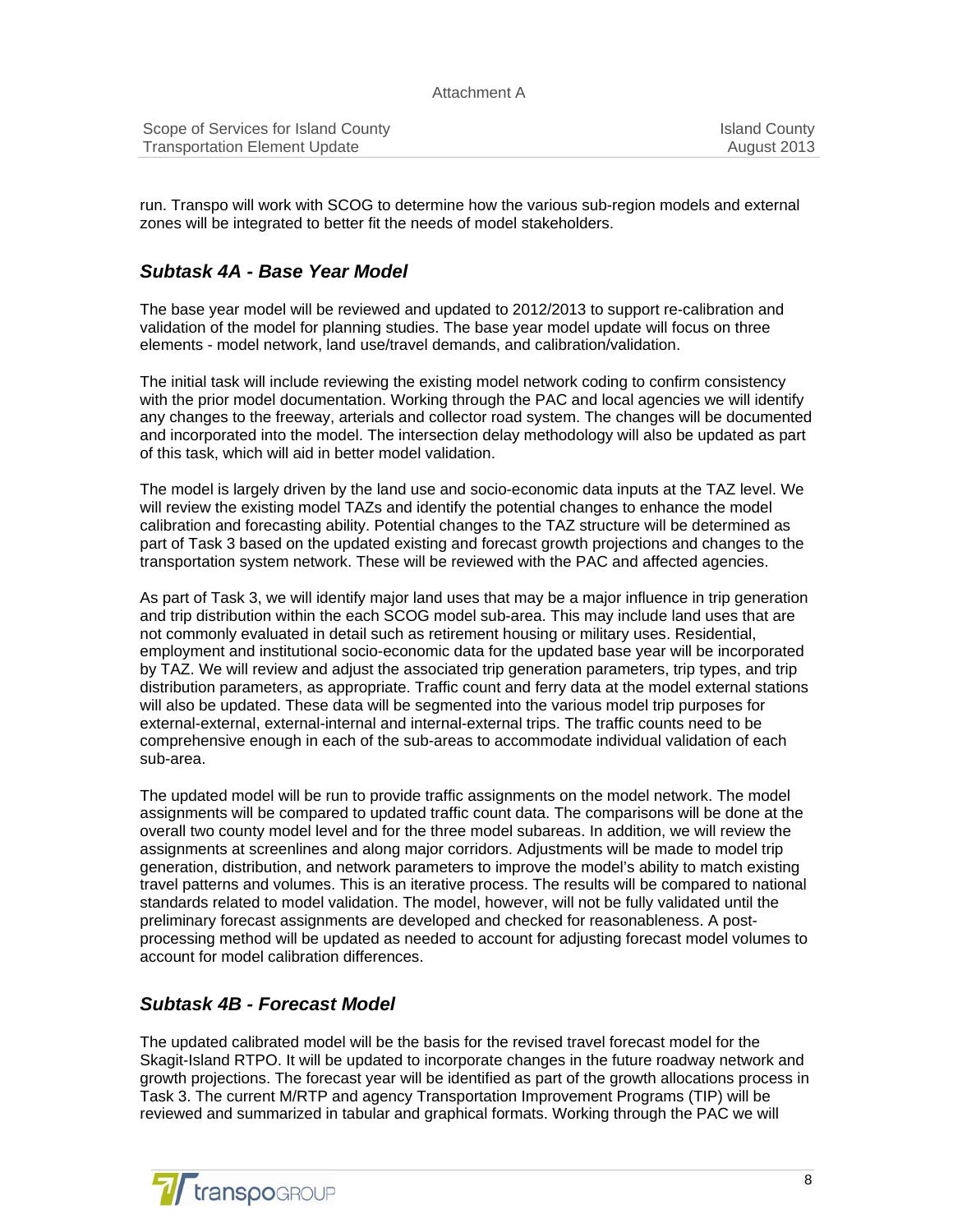#### Attachment A

| Scope of Services for Island County  | <b>Island County</b> |
|--------------------------------------|----------------------|
| <b>Transportation Element Update</b> | August 2013          |

identify improvements to be included in the future baseline network which assumes a reasonable level of funding for the project within the 20-year horizon. The baseline network will be coded consistent with the base year model parameters. Other improvements will be identified for potential testing of regional alternatives for Task 5 – Island County Transportation Element.

The forecast land use and socio-economic forecasts developed in Task 3 will be incorporated into the model to prepare the Baseline forecasts. In addition, two alternative land use/growth forecasts will be modeled. These could include different levels of overall development (e.g. medium versus high) or alternative allocations of the growth within the region.

The primary land use/growth forecast will be paired with the baseline network to develop initial traffic forecasts for the region. These will be compared to the base year model and reviewed for reasonableness. Model parameters may need to be adjusted if the forecast model results do not reasonably reflect the revised model inputs related to land use/growth allocations, trip generation, and transportation improvements.

The model input and resulting assignments will be compared to illustrate changes in regional and sub-regional travel demands. These include comparisons of land use/growth allocation data, trip generation, distributions, and assignments. These will assist the team and agencies in understanding the potential needs for transportation improvements or impacts on policies such as levels of service.

### **Agency Support**

- SCOG and Island County will work with the consultant on outlining the key model structure elements. This includes a discussion on integrating the subarea model into one model network, and identifying unique trip making and travel patterns that the model should address.
- SCOG and Island County will work with member agencies to provide the consultant available data, such as traffic counts, roadway inventory, and recent roadway or intersection improvements that may not be reflected on GIS data sets. As available, the data will be provided in GIS format.
- SCOG and Island County will review and coordinate with the consultant on the assessment of existing transportation system deficiencies compared to base year results.
- SCOG and Island County will provide the consultant the existing TIPs and Transportation Elements and will work with the consultant to define the "committed" future network.
- SCOG and Island County will work with consultant in presenting the existing and future baseline deficiencies to the PAC.

### **Consultant Deliverables**

- Calibrated and validated base year model data set for the Skagit-Island RTPO.
- Baseline and scenario forecast model data sets for the region.
- Updated and expanded model documentation including land use/growth allocation data, screenline analyses, and comparison of base year and forecast travel demands. The documentation will include GIS-based maps and plots to readily communicate the travel demand model results.
- Electronic files in MS Word and Excel, ArcGIS, and PDF formats will be provided.

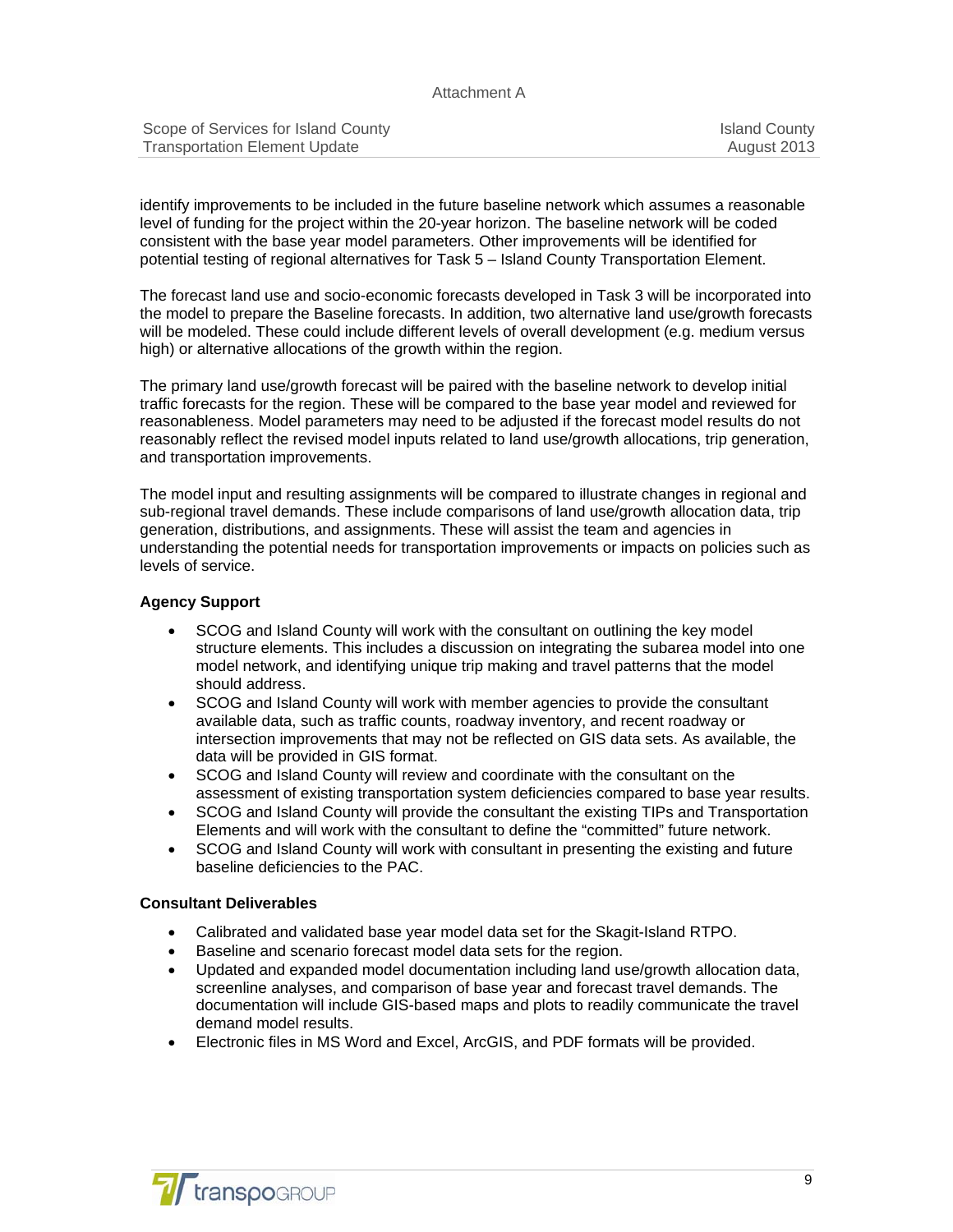# **Task 5 – Island County Transportation Element Update**

Our approach for updating the Transportation Element of the Island County Comprehensive Plan consists of several discrete tasks. These include documenting existing conditions, evaluating forecasts and alternatives, and defining improvement projects and priorities. The Transportation Element also will include an evaluation of financing strategies, alternative level of service standards and concurrency programs, and overall goals and policies to guide implementation of the plan. The technical effort in Task 5 will also support the update of the Freeland Subarea Transportation Element Update in Task 6.

## *Subtask 5A - Existing Conditions*

It has been over a decade since Island County updated its Transportation Element. We will conduct an inventory of the existing transportation system and identify significant changes that have occurred since the last plan in 2000. We will build from and update the data from the 2010- 2035 Skagit-Island M/RTP that Transpo assisted SCOG in preparing in 2010. We also will draw on the County's GIS databases and other agency data. Existing data will be assembled from Island County, WSDOT, Island Transit, SCOG, other agencies within Island County, and recent developer traffic impact studies. GIS will be used as the central data storage method for updating, storing, organizing, and analyzing any additional information that is collected as a part of the study effort. The data and analysis will be mapped to illustrate the existing conditions. This will provide a starting point for defining improvement projects and strategies. Key elements that will be documented include:

- Inventory of air, water, and ground transportation facilities and services including transit alignments and general aviation airport facilities, to define the existing capital facilities and travel levels as a base for future planning. (36.70A.070(6)(A).
- Roadway system functional class, number of lanes, traffic controls, speed limits, shoulder conditions, traffic volumes (Daily and PM peak hour), traffic operations (levels of service), travel characteristics, modal split, and truck volumes.
- Safety collision data identifying high accident locations, pedestrian or bicycle collisions and fatalities or locations with significant injury collisions.
- Non-motorized systems document sidewalks, pathways, and shoulder conditions and bicycle facilities/routes.
- Transit summaries of transit routes, service times/frequency and interfaces with ferry service.
- Ferries service characteristics, seasonal ridership, terminal facilities and other related items that affect Island County.
- Aviation facilities, air operations and service characteristics.
- Identification of Essential Public Facilities RCW 36.70A.200.

Additional daily and PM peak hour turning movement counts may be needed and will be collected by WSDOT, SCOG, Island County, and/or other agencies. These will focus on state highways, major arterial and collector intersections where recent traffic count data are not available. The counts will support both the Existing Conditions analysis and calibration of the regional travel demand model. The consultant team will coordinate with SCOG and Island County staff on traffic count locations needed.

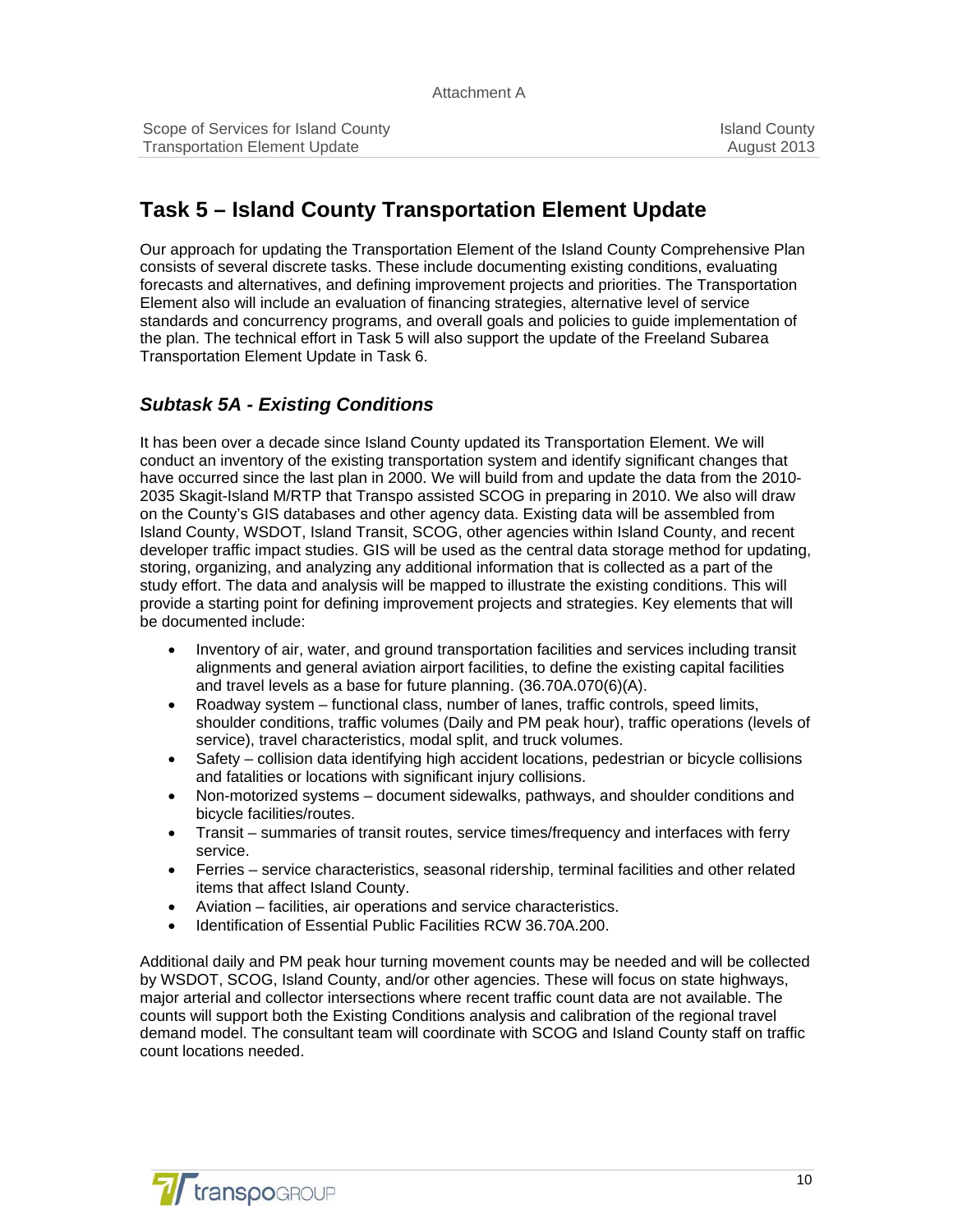| Scope of Services for Island County  | <b>Island County</b> |
|--------------------------------------|----------------------|
| <b>Transportation Element Update</b> | August 2013          |

## *Subtask 5B - Traffic Forecasts and Alternatives Evaluation*

The updated travel demand model from Task 4 will provide the basis for the traffic forecasts and alternatives evaluation. The initial forecast will reflect the technical population and employment allocation/distribution and committed roadway network. These forecasts will be used to evaluate roadway and intersection levels of service consistent with County and WSDOT practices. Nonmotorized facility needs will be evaluated using Transpo's GIS-based ViaCity tool to assess connectivity and non-motorized travel patterns.

The resulting capacity and operations issues will be compared to existing conditions and the prior Transportation Element. This will provide a basis for defining alternatives to address resulting transportation deficiencies as well as assist in developing demand-management strategies. Alternatives will be developed in coordination with Island County and for State Highways Island County, SCOG, and WSDOT. Transportation system alternatives, confirming assumptions, and methodologies will be reviewed with the PAC.

The alternatives may include changes in land use/growth allocation assumptions, such as a lower level of growth or redistribution of the growth to other parts of the County. These will build from the SCOG M/RTP, TIPs, and public input, as well as the technical analyses. These could include focusing on spot intersection improvements, upgrading roadway shoulders or providing passing lanes, or increased use of transit or non-motorized modes. Trade-offs between the alternatives will be summarized and reviewed with the Agencies and PAC. A preliminary preferred alternative, which will likely be a hybrid, will be defined and modeled to provide a basis for the transportation financial analyses and evaluation of concurrency strategies.

A Consistency evaluation will be conducted to ensure that the transportation element is consistent with the Statewide Multimodal Transportation Plan. (RCW 36.70A.070(6)(a)(iii)(F) and WAC 365-196-430(2)(b).) An evaluation will also be conducted between the Transportation Element the Island County Land Use Element as well as Regional Transportation Plan.

## *Subtask 5C - Transportation Improvement Projects and Priorities*

The results of the existing conditions and alternatives evaluation will provide the framework for developing an updated list of multimodal transportation improvement projects. The project list will include transportation safety and operational improvements, and non-motorized facility and transit enhancement strategies. The project list will be coordinated with Island County, WSDOT, WSF, Island Transit and local agencies to provide consistency between plans. Project descriptions will be included, as well as the rationale for the project (mobility, safety, connectivity, road standards).

In addition, the project list will include transportation programs such as street overlays, safety improvements, and operations and maintenance. Planning level cost estimates will be prepared for each project, reflecting recent cost estimates for the Island, Skagit, and Whatcom County areas. Estimates of annual costs for the various transportation programs will be identified based on system needs and historical data.

As with most local agencies, Island County is unlikely to be able to fully fund all of the projects it identifies. Therefore, the County must identify priorities based on a set of established criteria. We will work with the County staff and stakeholders to define the criteria for assessing the relative priorities of each program or project. The criteria also will incorporate input from stakeholder engagement process from Task 2. Criteria could include safety, mobility, non-motorized

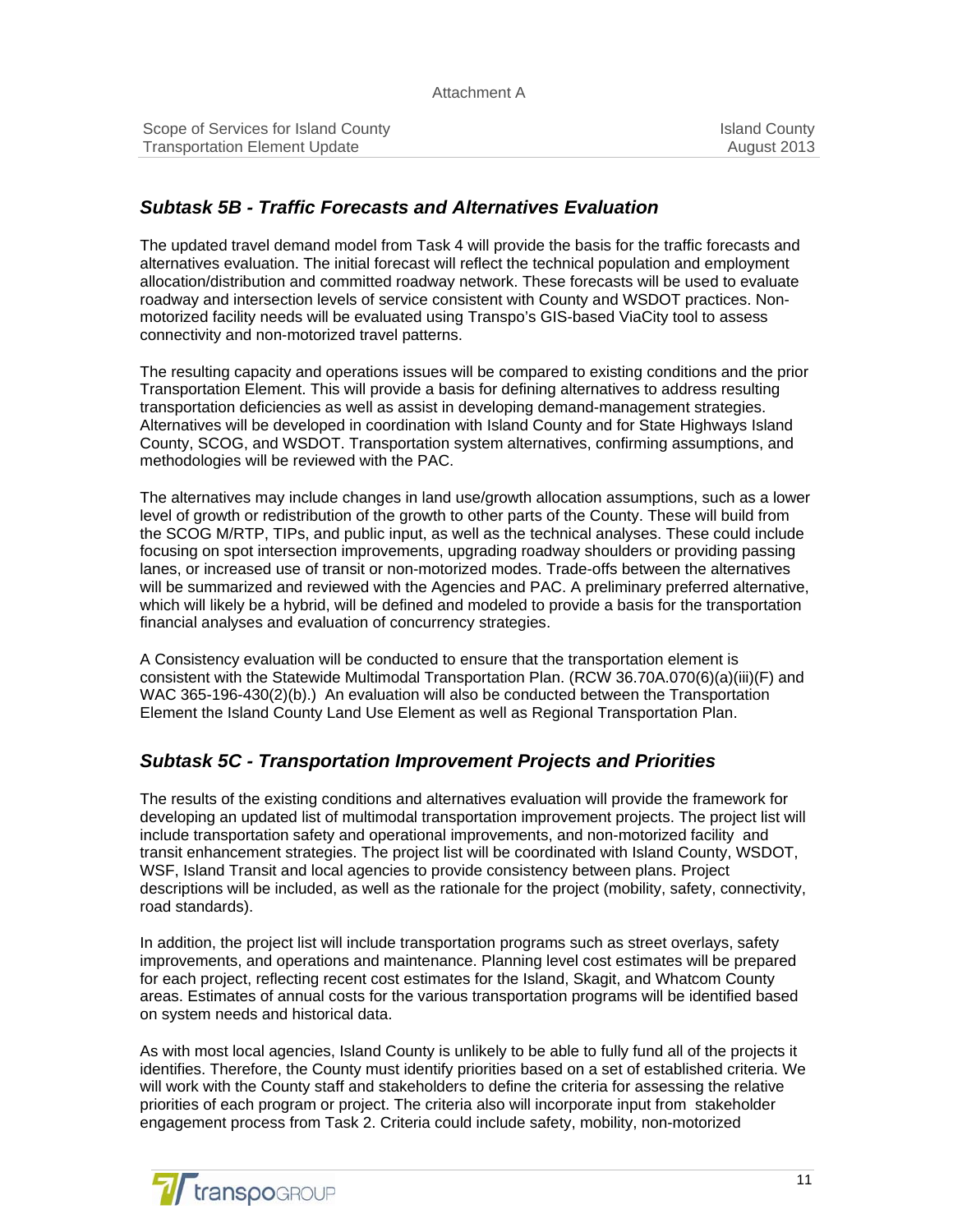| Scope of Services for Island County  | <b>Island County</b> |
|--------------------------------------|----------------------|
| <b>Transportation Element Update</b> | August 2013          |

connectivity, support for economic development, cost and impacts on maintenance and operations. Each project and program will be rated based on the criteria and assigned a relative priority for the draft plan. Island County currently utilizes a project prioritization methodology for identifying transportation improvement priorities. The current methodology will provide a starting point for an updated transportation improvement prioritization methodology.

## *Subtask 5D - Transportation Financing Strategies*

The goal of the financial analysis is to provide the agency with a planning-level understanding of the potential resources available for future transportation capital projects in order to inform project prioritization and regional transportation planning decisions. The plan will meet the needs set forth in RCW 36.70A.070(6)(iv) and will contain (1) an analysis of funding capacity (2) a multiyear financing plan, and (3) a strategy for addressing revenue sufficiency. The approach is to provide a broad understanding of likely future transportation revenues, and capital and maintenance and operations expenditures over the planning horizon.

The analyses will provide a baseline for assisting the agency in fiscally constraining the transportation plan, and indicate levels of resources that are reasonably expected to be available to carry out the transportation program. The consultant team will assist in the preparation of the long-range transportation plan by providing fiscal documentation as part of the planning and project prioritization process to satisfy the federal and state fiscal constraint requirements. In addition, where there are funding shortfalls, the consultant team will assist Island County in identifying potential policy options for addressing funding gaps.

BERK will review and summarize the County's recent transportation revenues and expenditures based on local data and historical reports from the Washington State Department of Transportation. Existing revenues will include REET funds, gas taxes, development mitigation, grants, General Fund contributions, and any other funds directed toward transportation capital. The team will also document expenditures for transportation operations, maintenance, and administration.

BERK will develop projections consistent with the forecast year of the Transportation Element. The projections will identify potential future dollars for each revenue category as well as maintenance and operations costs, for Island County, based on historical revenues and expenditures, local jurisdictional policies, and an understanding of the current economic context of each revenue source. To the extent there appear to be funding shortfalls, the team will assist the County in identifying a strategy to address funding gaps. The strategy will concentrate on policy options to make funding available within the time frame shown in the financial plan and implement the projects in the long-range Transportation Element.

The strategies will build from the M/RTP, other agency plans, and discussions with County staff and input from stakeholders. These could include use of Transportation Benefit Districts, impact fees, other local funding programs, expanded grant programs (including non-transportation related grants) and others. The potential range of revenues from each program would be estimated and potential advantages and disadvantages will be identified. These will be reviewed with the County and a recommended approach, including implementation steps, will be identified.

In addition, the funding strategy will identify potential options for phasing improvements, revising the street design standards, or other policy changes to reduce the funding needs within the planning period. These options also will be reviewed with the County and incorporated into the

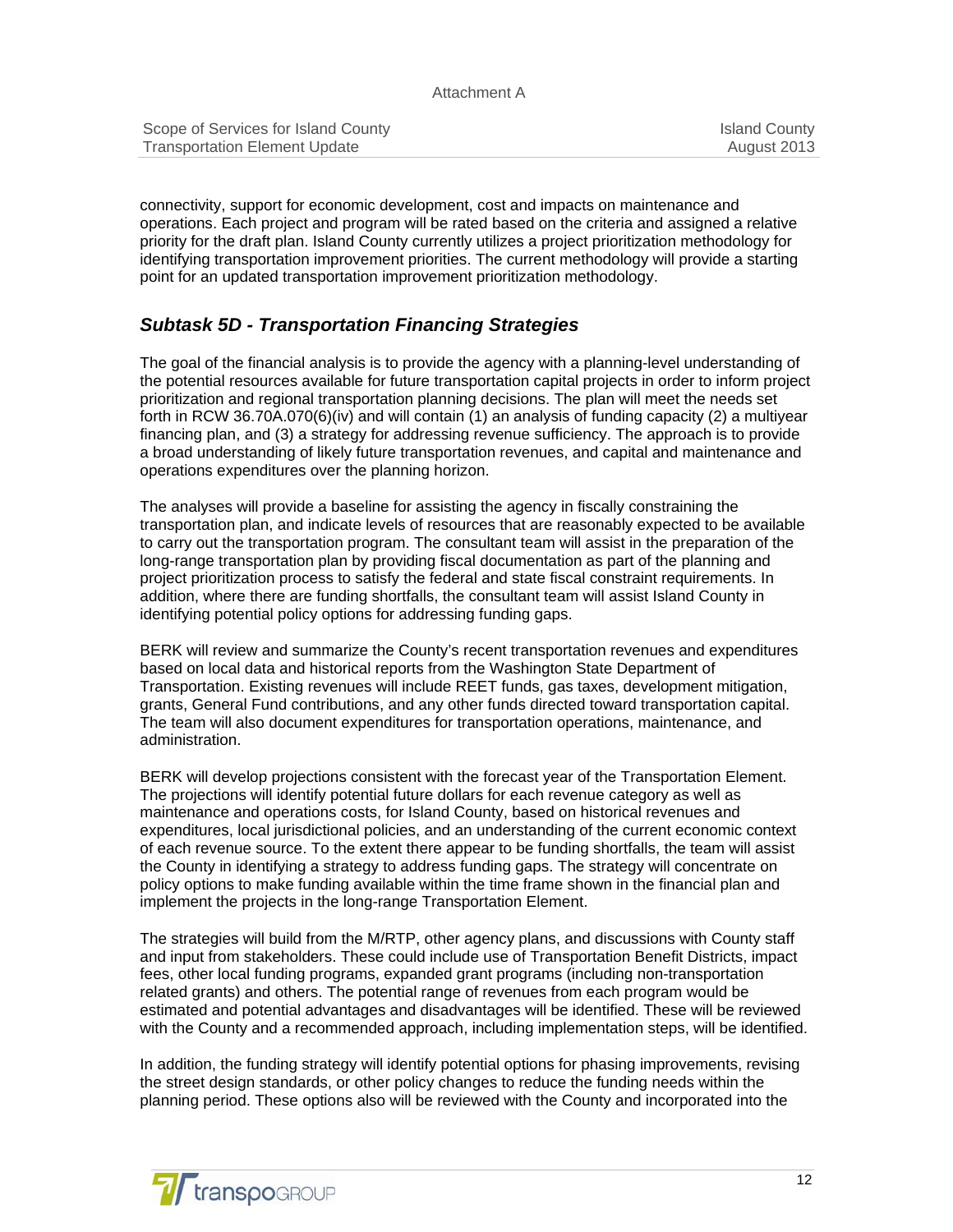| Scope of Services for Island County  | <b>Island County</b> |
|--------------------------------------|----------------------|
| <b>Transportation Element Update</b> | August 2013          |

discussions with the public and stakeholders. The results of the transportation finance place will be consistent and portable to the County's broader capital planning efforts.

## *Subtask 5E - Level of Service Standards and Transportation Concurrency Management Program Update*

In 2012, the Island Sub-Regional Transportation Organization retained Henderson, Young & Company to evaluate transportation concurrency as it relates to state transportation facilities in Island County. Island County is unique in Washington under current state law which requires the County to use the State's level of service standards for highways and ferries serving the County. Island County is required to apply concurrency to those facilities designated as Highways of Statewide Significance (HSS). In other counties, the concurrency requirements do not apply to HSS facilities. This can result in Island County being required to deny developments that impact SR 20 or the ferry system if the state does not provide adequate capacity to meet its adopted level of service standards. This can in turn result in Island County not being able to meet its growth targets under GMA.

The 2012 Transportation Concurrency White Paper identified a range of potential strategies for applying concurrency to state facilities and services for Island County. These range from no change to several "creative" changes to revise concurrency related to Island County.

We will update WSDOT's Island County Concurrency Intersection Analysis based on the revised forecasts, and review concurrency issues related to ferry services. We will document what those results mean under current state requirements for Island County and under conditions if the concurrency requirement for state facilities in Island County were the same as in other counties. This will provide a starting point for discussions between Island County, WSDOT, WSF and the RTPO. Alternative approaches or thresholds for level of service standards on state facilities serving Island County would be explored. These will build from the 2012 RTPO study, including those outlined in the "creative" changes recommendations. Our focus will be on identifying the processes and data required for implementing a revised program and how well it meets the goals and objectives of Island County, the RTPO, WSDOT and WSF. We also will identify potential methods to integrate multimodal elements into the level of service standards and concurrency programs for state transportation facilities. These may be as simple as adjusting the level of service standards based on the availability of transit of adequacy of roadway shoulders for nonmotorized travel. Alternative standards for the ferry system also will be explored.

The Island County Sub-RTPO Policy Board voted that a memorandum of understanding (MOU) be developed between the County and WSDOT to address Concurrency for State Highways and Ferries. Based on the analyses and coordination with WSDOT, WSF, the RTPO and PAC, a proposed strategy for a revised system will be summarized for inclusion in the Transportation Element and MOU agreement. The Transportation Element and MOU will identify the issues, strategies, data, and implementation methods that would be used. Specific tasks and timelines for Island County to work with WSDOT, WSF, the RTPO and others will be documented as an appendix to the Transportation Element. The consultant team will assist the County in preparing supporting materials for preparing the MOU and updating the County code.

The 2000 Transportation Element identifies level of service thresholds for County arterials based on the average daily traffic volumes. Intersections are evaluated based on Highway Capacity Manual methodologies based on the average vehicle delay during peak hours. We will explore alternative approaches for the level of service standards and concurrency programs as they relate to County arterials and collectors. In developing and evaluating options for a revised level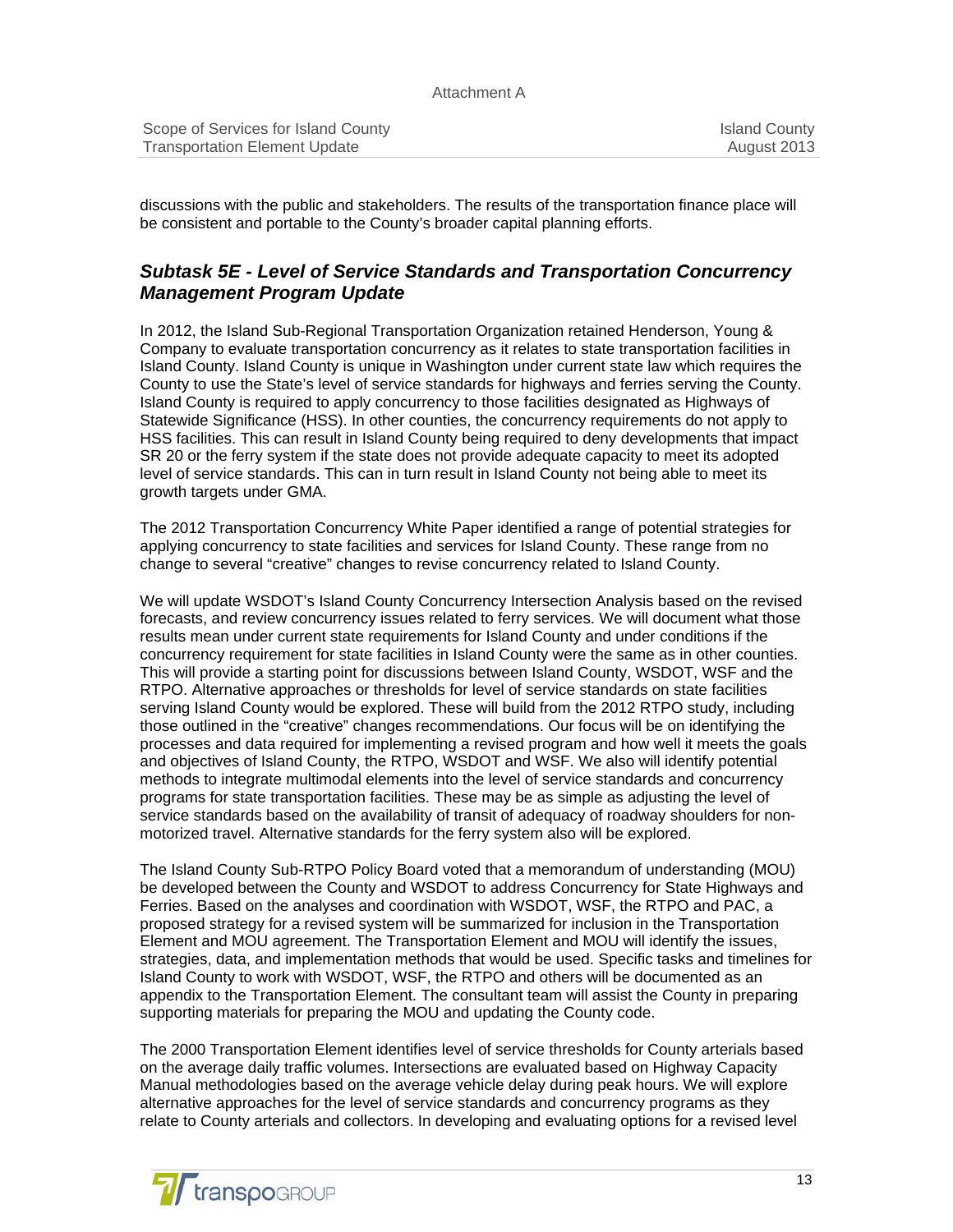| Scope of Services for Island County  | <b>Island County</b> |
|--------------------------------------|----------------------|
| <b>Transportation Element Update</b> | August 2013          |

of service standard and concurrency program for the County roadways, we will use the following process:

- 1. Define program goals and objectives such as incorporating multimodal travel, ease of implementation, and how well the program supports the overall Comprehensive Plan.
- 2. Develop and evaluate concurrency program options including programs that adjust the standards based on the availability of transit or non-motorized transportation services and facilities, road standards based programs, travel speeds, subarea based programs and others based on discussions of the County's program objectives. We will evaluate the strategies based on how well they meet the defined objectives and discuss the trade-offs between approaches.
- 3. Develop and document methods and standards for preferred strategies including identifying the data needs and methods for evaluating concurrency on the County's roadways. This will include setting up tools (such as GIS or spreadsheets) and example illustrations to assist the County staff in discussions with elected officials, applicants and the public.

## *Subtask 5F - Transportation Goals and Policies*

The Transportation Element Update must comply and be consistent with SIRTPO and GMA policy requirements. It must also support the County's land use and transportation vision. The goals and policies provide the link to defining the improvement projects and priorities. This task will build off of the first public workshop in Task 2.

The consultant team will conduct a thorough review of the existing Transportation Element goals and policies early on in the project schedule. We refine as part of development of the updated Transportation Element. Our focus will be on streamlining and reorganizing them to support the County in implementing the updated transportation improvement projects and priorities identified in Subtask 5C.

The policy update will focus on elements such as:

- Level of service standards.
- Transportation concurrency management.
- Transportation Demand Management strategies.
- Consistency with the Washington Transportation Plan, Regional Transportation Plan and Island County Land Use Element.
- Multimodal transportation.
- Transportation financing strategies.
- Coordination of transportation and population and employment growth allocations.
- Transportation improvement priorities.
- Coordination and consistency with other agencies.

## *Subtask 5G - Transportation Element*

The prior work program elements will be documented in a draft Transportation Element for review with the County, PAC and other stakeholders. It will include graphics and tables to illustrate the transportation needs, recommended improvements and resulting multimodal systems plans. Graphics will be done in GIS to be consistent with the elements of the County's Comprehensive Plan. After review by the County and agency stakeholders and comments on the draft document